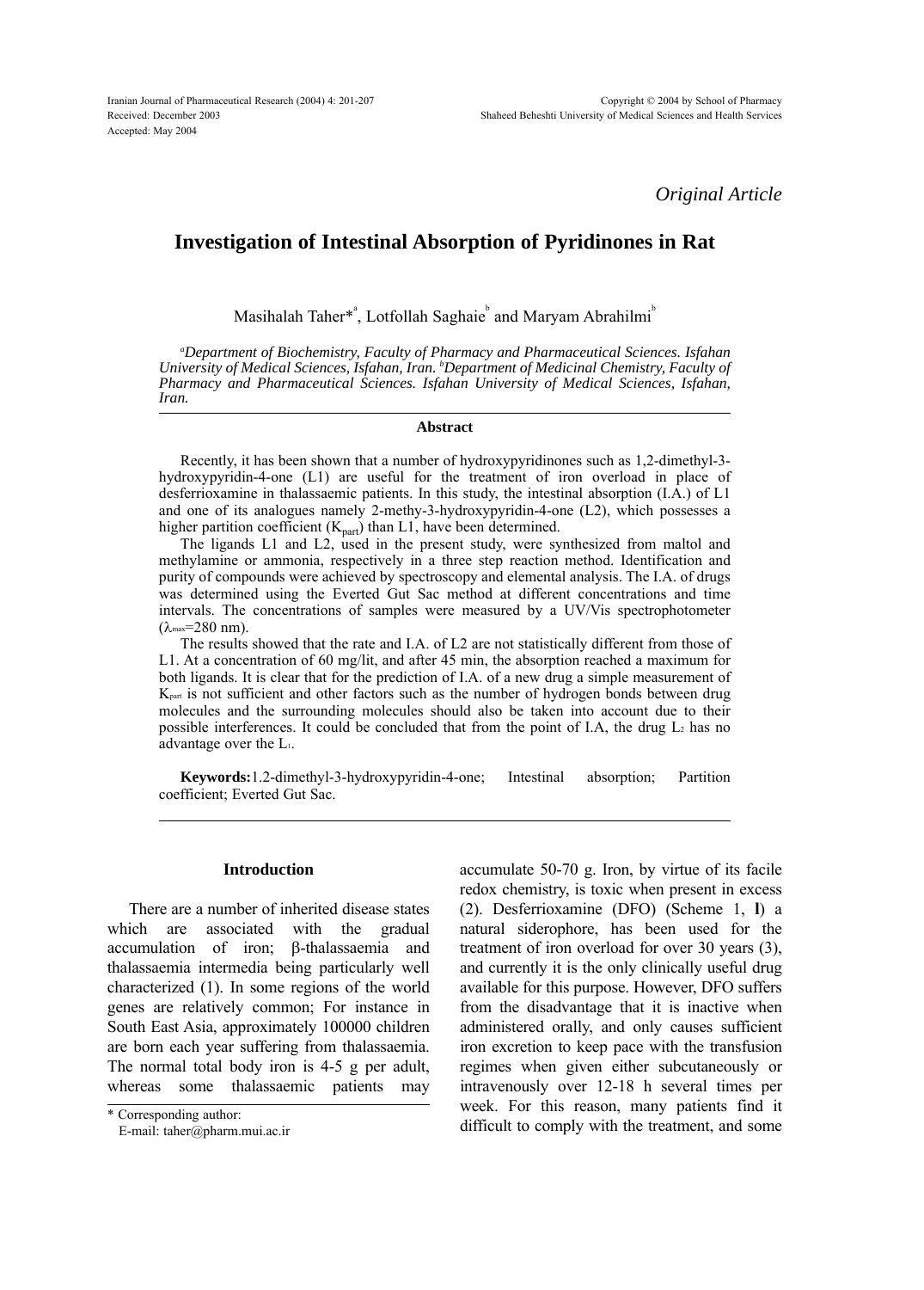

**Scheme 1.** Desferrioxamine

even stop taking the drug altogether, subsequently developing the complications of iron overload. There is, therefore, no doubt that an orally active chelating agent is needed to treat patients on lifelong transfusion programs. The development of an oral iron chelator might also allow the extension of the therapeutic use of red-cell transfusions in sickle-cell anemia.

3-Hydroxypyridin-4-ones (HPOs) are currently one of the main candidates for the development of orally active iron chelators, being alternative to DFO (4). Indeed, the 1,2-dimethyl derivatives CP2O (Deferiprone, L1) (**5a**) is currently in clinical trials. Unfortunately, the dose required to keep a previously well-chelated patient in negative iron balance appears to be relatively high. Not surprisingly, side effects have been observed in some patients receiving  $L_1$  (3). One of the major reasons for the limited efficacy of L1 in clinical use is that it undergoes extensive phase II metabolism in the liver (5).

In order to investigate further ligands, which are able to scavenge iron effectively at low ligand concentrations, it was decided to synthesize another analogue of this type, namely 2-methyl-3-hydroxypyridin-4-one (L2) (**5b**).

In this work, we describe the synthesis, partition coefficients  $(K_{part})$  and the intestinal absorption (I.A) of both ligands  $L_1$  and  $L_2$ .

#### **Experimental**

All the chemicals used in this work were obtained from Aldrich (Gillingham, UK). Melting points are uncorrected. IR spectra were recorded on a Perkin-Elmer 1420. Proton NMR spectra were determined with EM-390 (80 MHz). Mass spectra were take using a Vacuum Generaters 16F (35ev). Elemental analyses were performed by micro analytical laboratories, University of Manchester, Manchester. The optical absorbance spectra of the hydroxypyridine ligands were measured with a Perkin-Elmer model 551 UV/Vis spectrophotometer.

2-Alkyl-3-hydroxypyridinenes ( $L_1$  and  $L_2$ ) in this study were synthesized utilizing the methodology of Harris (6) (Schema 2).

### *Synthesis of 2-methyl-3-benzyloxypran-4-one (Benzyl maltol) (3)*

To a solution of maltol (2) (12 g, 0.1 mol) in methanol (100 ml) 10 ml of an aqueous solution of sodium hydroxide (4.4 g, 0.11 mol) was added dissolved in water (10 ml) followed by benzyl chloride (13.9 g, 0.11 mol) and the mixture was refluxed for 6 h. After removal of the solvent by rotary evaporation, the residue was mixed with water (50 ml) and extracted into dichloromethane (3×50 ml). The combined extracts were washed with 5% sodium hydroxide (3×150 ml) and then with water (2× 150 ml). The organic fraction was dried over anhydrous sodium sulphate, filtered and rotaryevaporated to yield an orange-colored oil, which solidified on cooling. Recrystallization form diethyl ether gave the pure product, as colorless needles. 17.7 g (82%). mp 52-53°C, <sup>1</sup>H NMR



**Scheme 2.** Synthesis of 3- hyddroxypyridin-4-ones. L<sub>1</sub> and L<sub>2</sub>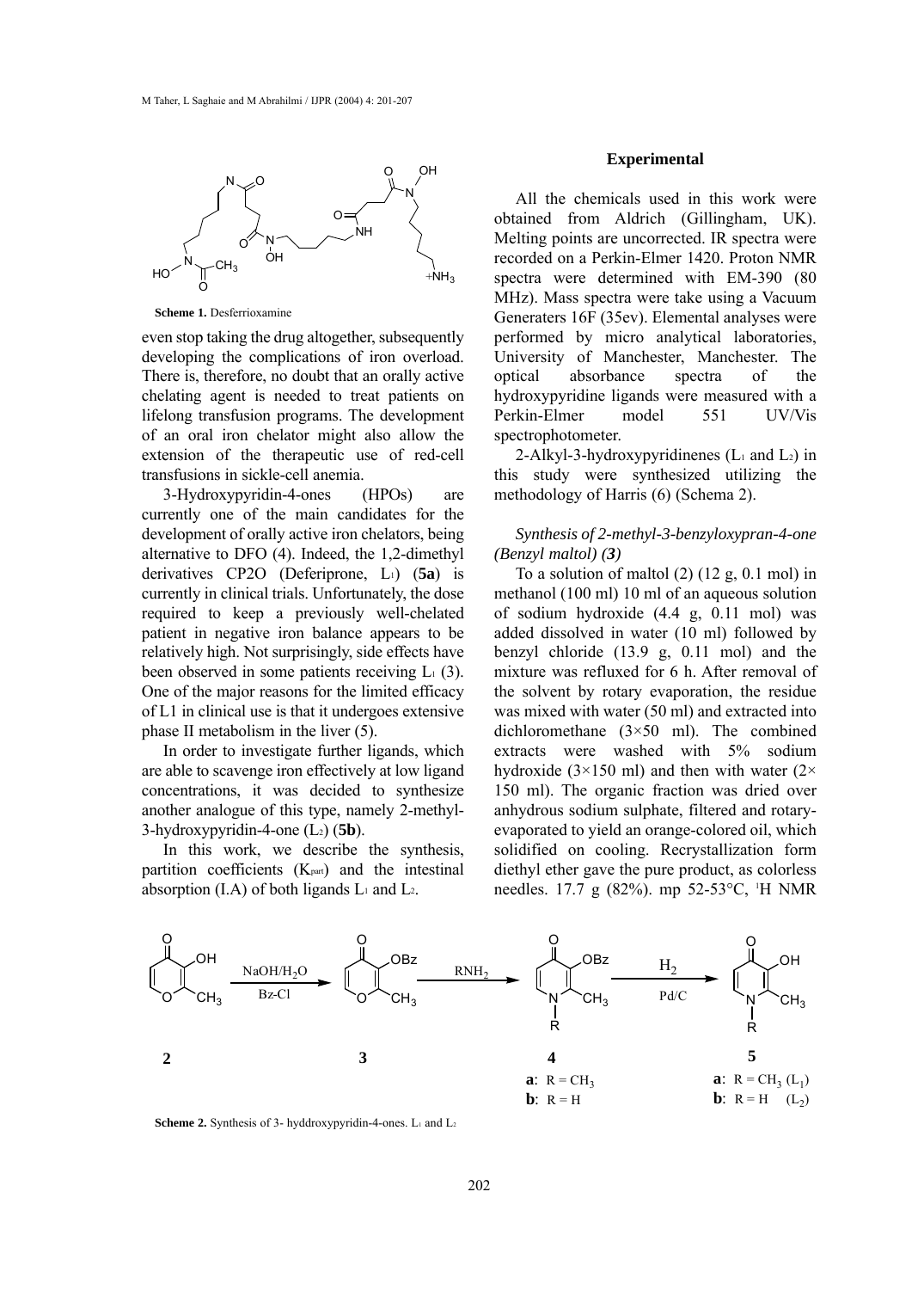(DMSO-d6): 2.10 (s, 3H, 2-CH3), 5.10 (s, 2H, O-CH2-Ph), 7.94(d, 1H, 6-H): MS (EI): m/z=216 (M), IR (KBr): 1640 (C=O) Cm-1. Anal. CalCd. for C13H12O3: C, 72.21; H, 5.59%. Found: C, 72.31; H, 5.65%.

Synthesis of 1,2-dimethyl-3benzyloxypyridin-4-one hydrochloride (**4a**)

To a solution of compound 3 (25 g, 0.12 mol) in ethanol (200 ml)/water (200 ml) a 40% aqueous methylamine (14 g, o.18 mol) was added, followed by 2N sodium hydroxide solution (10 ml), and mixture refluxed for 12 h. After pH adjustment with HCl, the volume was reduced to 200 ml by rotary evaporation prior to addition of water (200 ml) and washing with diethyl ether (400 ml). Subsequent adjustment of the aqueous fraction to pH 7 with 10 N NaOH solution was followed by extraction into dichloromethane (3×400 ml); the organic layers were then dried over anhydrous sodium sulphate, filtered and rotary-evaporated to give an orange oil. This oil was dissolved in ethanol/hydrochloric acid and rotaryevaporated, the resulting white solid was recrystallized from ethanol/diethyl ether to give a white powder (24.2 g, 76%) mp 206-207°C. 1H NMR (DMSO-d6): 2.21 (s, 3H, 2-CH3), 3.94 (s, 3H, N-CH3), 5.03 (s, 2H, O-CH2-Ph), 6.18 (d, 1H, 5-H) 7.25-7.52 (m, 5H, Ph), 7.58 (d, 1H, 6-H): MS (EI)): m/z=265 (M-HCl). Anal. Calcd. for C14H16NO2Cl: C, 63.27; H, 6.08; N,5.27; Cl,13.34%. Found: C, 63.15; H, 6.11; N, 5.21; Cl 13.43%.

## *Synthesis of 1,2-dimethyl-3-hydroxypyridin-4-one hydrochloride (5a)*

Compound **4a** (20 g, 0.075 mol) was dissolved in ethanol (270 ml)/water (30 ml) and subjected to hydrogenolysis in the presence of Pd/C catalyst. Filtration, followed by rotary evaporation gave a white solid; Recrystallization from ethanol/diethyl ether yielded a white powder (11.6 g, 88%); mp 190- 191°C, <sup>1</sup>H NMR (DMSO-d<sub>6</sub>): 2.55 (s, 3H, 2-CH3), 4.05 (s, 3H, N-CH3), 7.4(d, 1H, 5-H) 8.25 (d, 1H, 6-H): MS (EI): m/z=139 (M), IR (KBr): 3120 (OH), 1632 (C=O, for free base) Cm-1. Anal. Calcd. for C<sub>7</sub>H<sub>10</sub>NO<sub>2</sub>Cl.H2O: C, 43.42; H, 6.26; N, 7.24; Cl, 18.31%. Found: C, 43.58; H, 6.18; N, 7.31; Cl, 18.22%.

*Synthesis of 2-methyl-3-benzyloxypyridin-4 one (4b).*

To a solution of 3 (25 g, 0.12 mol) in ethanol (200 ml) a 35% aqueous ammonia solution (400 ml) was added and the mixture was refluxed for 18 h. Removal of the solvent by rotary evaporation gave an oil which solidified on addition of acetone and cooling; recrystallization from ethanol yielded colorless prisms (22 g, 85%); mp 164-165°C, 1 H NMR (DMSO-d6): 2.10 (s, 3H, 2-CH3), 5.01 (s, 2H, O-CH2-Ph), 6.1(d, 1H, 5-H), 7.20-7.41 (m, 5H, Ph), 7.45 (d, 1H, 6-H): MS (EI): m/z=215 (M), IR (KBR): 1635 (C=O) Cm-1. Anal. Calcd. for C13H13NO2: C, 72.53; H, 6.01; N, 6.51%. Found: C, 72.41; H, 6.09 N, 6.43%.

*Synthesis of 2-methyl-3-hydroxypyridin-4 one hydrochloride (5b)*

A solution of **4b** (20 g, 0.093 mol) in ethanol  $(270 \text{ ml})/H_2O$  (30 ml) was adjusted to pH 1 with HCl prior to hydrogenolysis in the presence of Pd/C catalyst. Filtration, followed by rotary evaporation gave a white solid; recystallization from ethanol/diethyl ether yielded a white powder (13.5 g, 90%): mp 173-174°C, 1 H NMR (DMSO-d6): 2.4 (s, 3H, 2-CH3), 7.3 (d, 1H, 5- H), 8.0 (d, 1H, 6-H). MS (EI): m/z=125 (M-HCl), IR (KBr): 3255 (OH), 1640 (C=O, for free base) Cm<sup>-1</sup>. Anal. Calcd. for C6H8NO2Cl: C, 42.24; H, 4.74; N, 8.21; Cl, 20.78%. Found: C, 42.14; H, 4.69; N, 8.29; Cl, 20.85%.

### *Determination of partition coefficients using the shake flask method*

A solution of ligands with a concentration of 10-4 M was prepared in tris buffer (pH 7.4) and the absorbance of solution was measured in the ultraviolet region at a wavelength of approximately 280 nm, using the buffer as the blank. A 50 ml sample of the solution was stirred vigorously with 50 ml of 1-octanol in a glass vessel for 1 h. The two layers were separated by centrifugation for 5 min. An aliquot of the aqueous layer was then carefully removed, using a glass Pasteur pipette, ensuring that the sample was not contaminated with 1-octanol. The absorbance of the sample was measured as above and the partition coefficient,  $K_{part}$ , was then calculated using the following formula: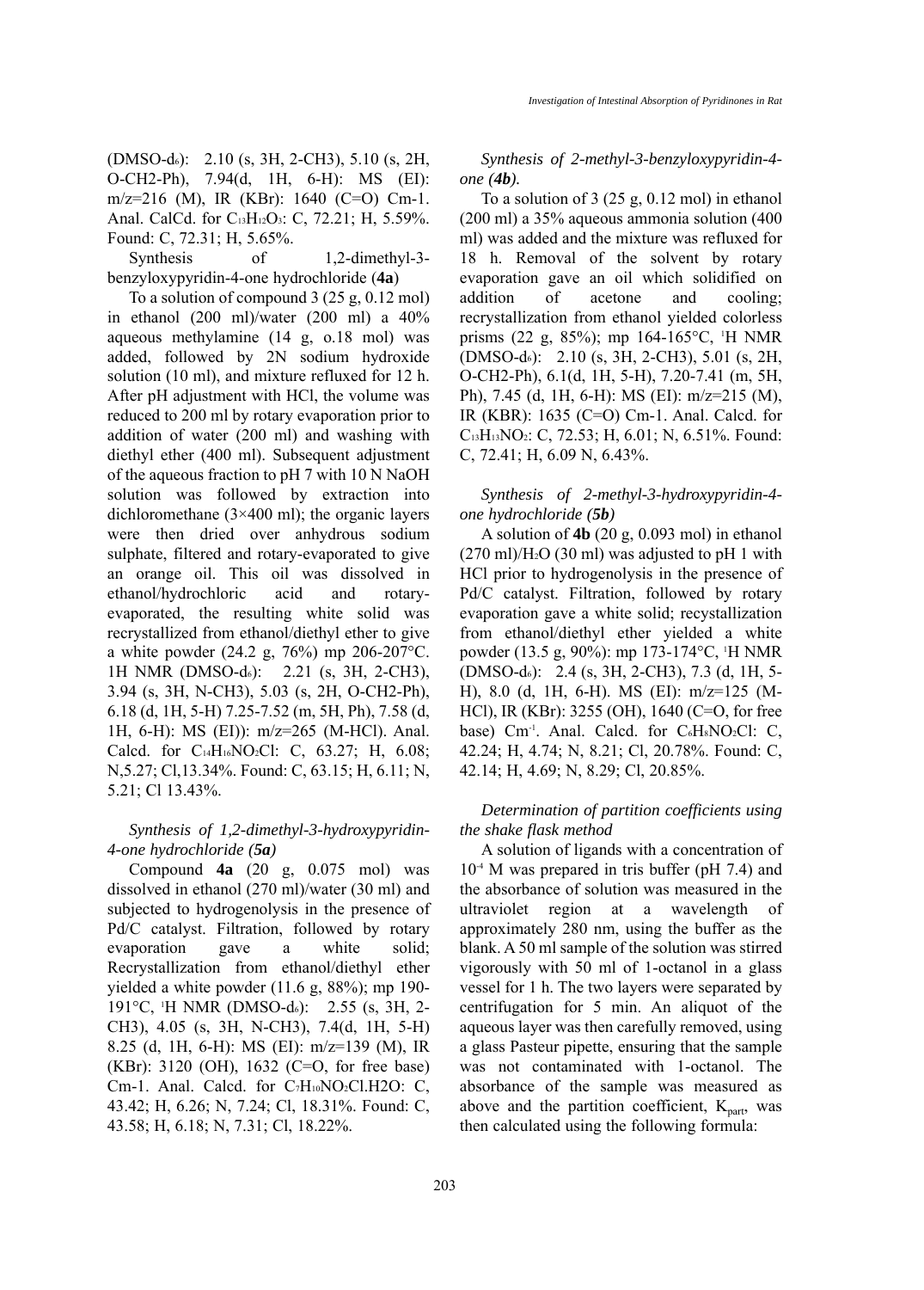$$
K_{part} = \frac{A_1 - A_2}{A_2} \times \frac{V_W}{V_0}
$$
 (Equation 1)

Where

*A1*=Absorbance reading in the aqueous layer before partitioning

*A2*=Absorbance reading in the aqueous layer after partitioning

*VW*=Volume of aqueous layer used in partitioning

*V*<sup> $o=$ </sup>Volume of 1-octanol layer used in partitioning

For each sample, the experiment was repeated at least four times which led to calculation of a mean  $K_{part}$  value and standard deviation (Table 1).

#### *Intestinal absorption (Everted Gut Sac)*

In this study, the intestinal absorption (I.A) of bidentate ligands was determined using Everted Gut Sac (E.G.S) method (7). For this purpose, male wistar rats were purchased from Tehran Pasteur Institute and kept in the animal house under standard conditions and fed until their weights reached 250-300 grams.

Animals were killed by cervical dislocation. Small intestine was removed, cleaned from debris, washed, bottle-dried and weighed. The intestine was cut into small pieces (between 7-8 cm) and the segments were everted. The everted gut sacs were filled with 200 ml tris buffer (pH 7.4) and suspended in the tris buffer medium with a ligand concentration of 0-100 mg/lit. The incubated mixture was capped and gassed with 0.2/CO2=95/5 on water bath shaker at 37°C. At set time intervals, absorbance of the ligands present within the sacs was measured using spectrophotometrically at maximum wavelength  $(\lambda_{\text{max}})$  of 280 nm; the corresponding concentrations were then determined by elaborating the Beer-Lambert standard curves.

### **Results and Discussion**

The general methodology (6) adopted for the synthesis of  $L_1$  and  $L_2$ , is summarized in Schema 1. The commercially available maltol 2 was benzylated to give 3. Reaction of 3 with methylamine or ammonia, gave the benzylated

**Table 1.** Partition coefficient values of ligands and their corresponding iron (III) complexes between 1 -octanol and tris buffer at  $pH 7.4.$   $n=4$ 

| Compound | $K_{part}$ of Ligand | $K_{part}$ of Fe-Complex |
|----------|----------------------|--------------------------|
| L1       | $0.18 \pm 0.01$      | 0.0015                   |
| L٥       | $0.35 \pm 0.01$      | 0.0020                   |

pyridinenes 4a and 4b, which were subsequently subjected to catalytic hydrogenation to remove the protecting group, yielding the corresponding bidentate chelaters  $L_1$  and  $L_2$  as hydrochloride salts.

Conversion of maltol to the corresponding pyridinones can be achieved without the protection of the 3-hydroxyl group (8). However, the yield of this synthetic route is less than  $40\%$  (9).

The partition coefficients of ligands between 1-octanol and tris buffer (pH 7.4) were determined using the shake flask method (10). The partition coefficients of their Fe-complexes  $(K_{part}$  Fe-complex) can be calculated from equation 2 (11). The resulting values are presented in table 1.

Log  $K_{part}$  Fe-complex=0.49 log  $K_{part}$  Ligand-2.45 (Equation 2)

Surprisingly, the unsubstituted pyridine L<sub>2</sub> possesses a higher K<sub>part</sub> value than the corresponding N-methyl pyridinene L<sub>1</sub>. This trend also holds for their iron (III) complexes. A likely explanation for this observation is the change in the balance of the relative contribution of the canonical forms (Figure 1, 6 and 7).

When R1 is a methyl group, the resonance from 7 is stabilized due to the electron donation of methyl group. Such stabilization is not possible with the non-methylated pyridinene.

Thus, the dipole of the N-methyl pyridinone (L1) is predicted to be larger and hence more hydrophilic than that of the non methylated pyridinone  $(L<sub>2</sub>)$ .

In order to investigate the intestinal absorption of both ligands, by the E.G.S method, the effect of incubation time on this process was



**Figure 1.** Resonance forms of N-alkyl hydroxypyridinones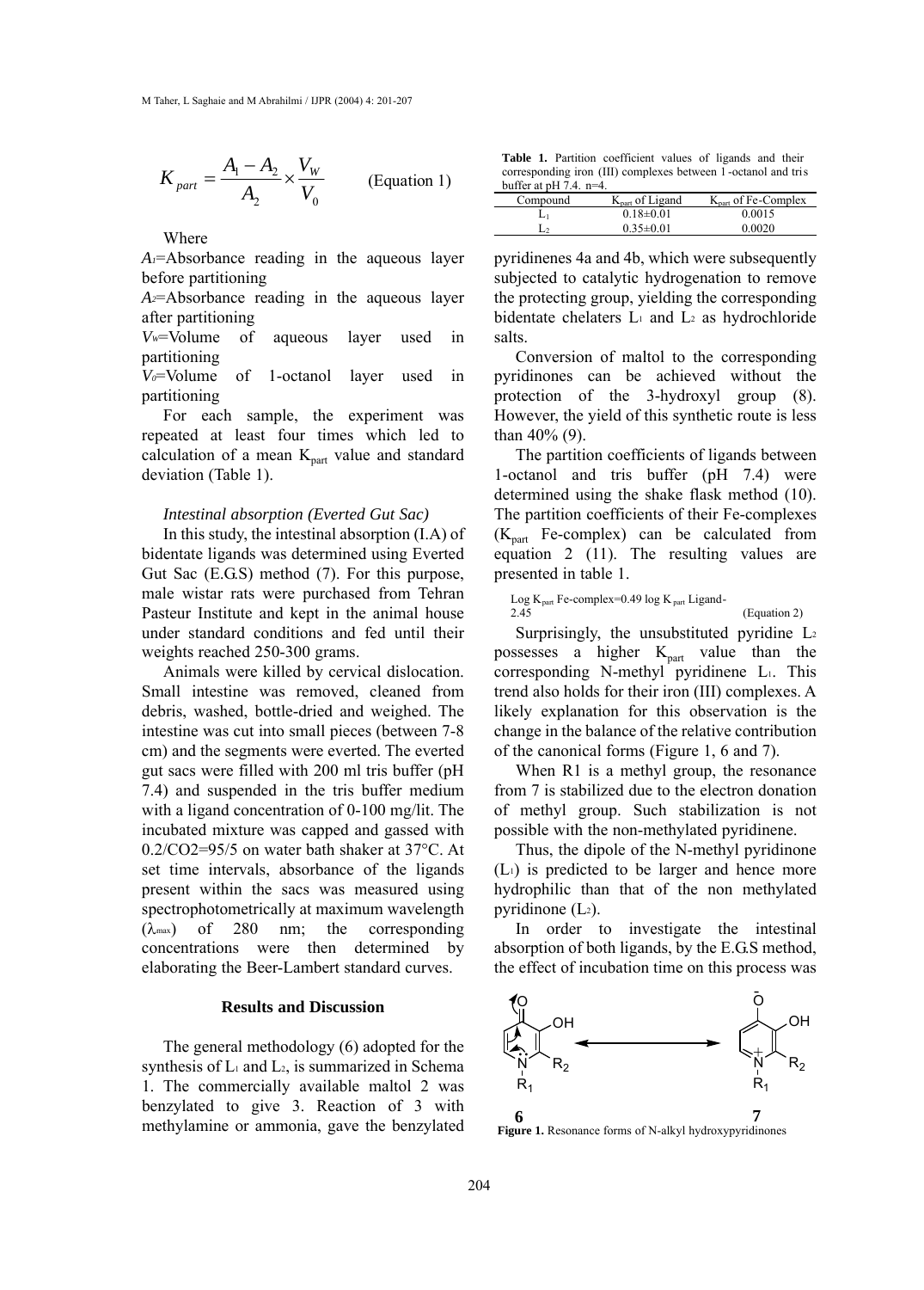

**Figure 2.** The standard absorption curve for ligand 1,2 dimethyl-3-hydroxypyridin-4-one (L1).

studied first. To follow this, E.G.S was prepared and incubated in two series of conical flasks in the tris medium containing 100 mg/lit  $L_1$  and/or L2. At set intervals, E.G.S was removed from the medium and the concentrations of both ligands within the sacs were determined. The results showed that maximum  $L_1$  and  $L_2$  uptake occurred after 45 min of incubation time (Figures 4 and 5). The level of ligands uptake was then decreased, suggesting that the mucosal cells gradually loose their ability to take up ligands (Fig 4 and 5).

In order to determine whether ligand uptake by E.G.S was dependent on the concentration of these iron chelators, various concentrations of ligands (0-100 mg/lit) were added to two series of conical flasks. The sample solutions were incubated for 45 min under the same conditions mentioned above. At the end of the incubation time, E.G.S from each flask was removed and ligand concentration within the sacs was determined. The data presented in figures 6 and 7 showed that there was a gradual increase in L1 and  $L_2$  uptake by E.G.S up to a value of 60 mg/lit and thereafter the level remained unchanged.

In order for a chelating agent to exert its pharmacological effect, a drug must be able to



Figure 4. Effect of incubation time on L<sub>1</sub> uptake at a concentration of 100 mg/lit by E.G.S. (Data are mean±SD, n=3).



**Figure 3.** The standard absorption curve for ligand 2-methyl-3-hydroxypyridin-4-one  $(L<sub>2</sub>)$ .

reach the target sites at a sufficient concentration. Hence, the key property for an orally active iron chelator is its ability to be efficiently absorbed from the gastrointestinal tract and to cross biological membranes, thereby gaining access to the desired target sites, such as the liver. There are several factors which influence the ability of a compound to freely permeate a lipid membrane, three of which are, lipophilicity, ionization state and molecular size.

In order to achieve efficient oral absorption, the chelator should possess appreciable lipid solubility, which could facilitate the molecule to penetrate the gastrointestinal tract (octanol/water partition coefficient greater than 0.1) (12). Membrane permeability can also be affected by the ionic state of the compound. Uncharged molecules penetrate cell membranes more rapidly than charged molecules. As the pKa values for hydroxypyridinones are in the region of 3.6 and 9.9, they are neutral over a wide range of physiological pH values (12). Molecular size is another factor which influences the rate of drug absorption. Generally, molecules with molecular masses>400 Da only poorly penetrate the



Figure 5. Effect of incubation time on L<sub>2</sub> uptake at concentration of 100 mg/lit by E.G.S. (Data are mean±SD, n=3).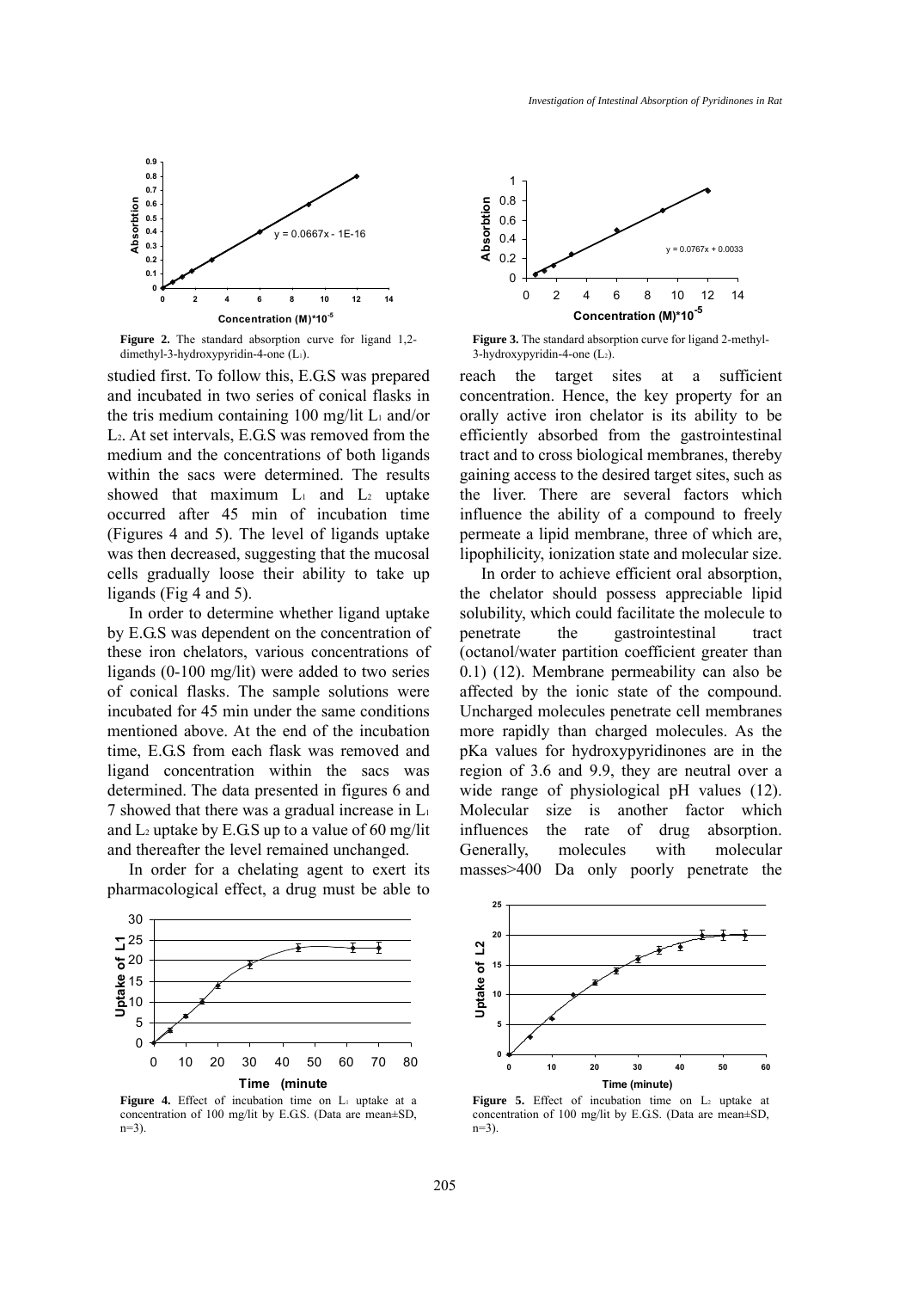

Figure 6. Effect of concentration on L<sub>1</sub> absorption by E.G.S. (Data are mean±SD, n=3).

biological membranes by simple diffusion (12). Bidentate ligands typically fall within the molecular-mass range of 100-250 Da. Thus, by virtue of their lower molecular masses, bidentate ligands are likely to have a sufficient bioavailability (13).

Data which has been reported in table 1 show that the  $K_{part}$  value of  $L_2$  is much higher than the  $K_{part}$  value of L<sub>1</sub>. As mentioned above, this factor plays an important role in drug absorption. Thus, we expected  $L_2$  to exhibit a higher intestinal absorption. The results presented in figures 4-7, showed that the rate and extent of intestinal absorption of  $L<sub>2</sub>$  are not statistically different from those of L1. It seems that drug absorption by E.G.S depends on some other factors such as the number of hydrogen bonds between the drug and surrounding molecules.

It is possible that for N-methyl pyridinone  $(L_1)$ , intramolecular hydrogen bonding (Fig 8) restricts the number of hydrogen-bonding sites, which in turn aids the transfer of such molecules across the cell membranes, with H-N derivative (L2). Although the same intramolecular hydrogen bonding will occur, the hydrogen bonding ability of the H-N group is unaffected by such interactions and clearly this functional group has a dominant influence on the penetration of these compounds.

In support of this hypothesis, the introduction



**Figure 8.** Possible interamolecular hydrogen bonding of the hydroxypyridinones.



Figure 7. Effect of concentration on L<sub>2</sub> absorption by E.G.S. (Data are mean±SD, n=3).

of a hydroxylalkyl group at the N-position of hydroxypyridinenes is associated with a decrease in blood brain barrier penetration compared with N-alkylated hydroxypyridinones (14). This is due to the formation a hydrogen bond between the hydroxyalkyl group (at Nposition) and the adjacent molecules.

In conclusion, it can be said that although from the point of intestinal absorption, the drug  $L<sub>2</sub>$  has no advantage over  $L<sub>1</sub>$ , but ammonia in comparison to methylamine, which is used as a starting material for the synthesis of  $L_2$  is more available than methylamine. The overall yield of the synthesis of  $L_2$  is marginally higher than that of L<sub>1</sub>; this is possibly another advantage of L<sub>2</sub> over L1.

#### **References**

- Weatherall D J and Clegg J B. *The Thalassaemia* (1) *Syndromes.* 3rd ed. Blackwell Scientific Publications, Oxford (1981) 152-155
- (2) Halliwell B and Gutteridge J M C. Oxygen toxicity, oxygen radicals, transition metals and disease. *Biochem. J.* (1986) 219: 1-14
- (3) Hershko C, Konijn A M and Link G. Iron chelators for thalassaemia. *Br. J. Haematol.* (1998) 101: 399-406
- (4) Tilbrook G S and Hider R C. Iron Chelators for Clinical Use. In: Sigel A and Sigel H (eds.) *Metal Ions in Biological Systems.* Vol. 35: *Iron transport and storage in micro organisms, plants and animals.* Marcel Dekker, New York (1998) 691-730
- (5) Singh S, Epemolu O, Dobbin P S, Tilbrook G S, Ellis B L, Damani L A and Hider R C. Urinary metabolic profiles in man and rat of 1,2-dimethyl and 1,2-diethyl substituted 3-hydroxypyridin-4-ones. *Drug Metab. Dispos.* (1992) 20: 256-261
- (6) Harris R L N. Potential wool growth inhibitors. Improved synthesis of mimosine and related 4(1H)- Pyridinones. *Aust. J. Chem.* (1976) 29: 1320-1334
- (7) Gardiner P E, Posick E, Bratter P and Kymast. The application of gel filtration, immunoephelometry and